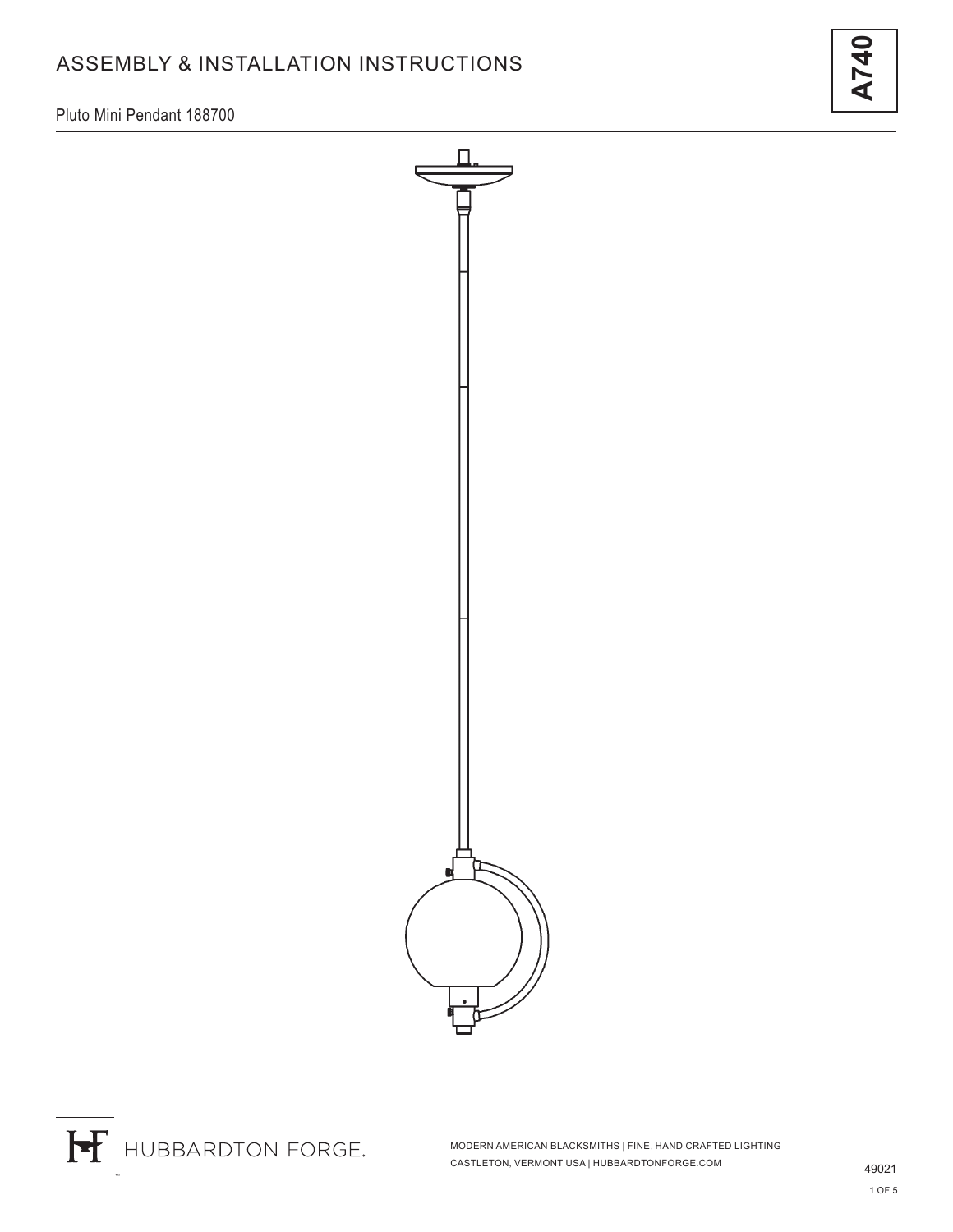### **Component Parts**

- **A Fixture**
- **B Fixture Coupling**
- **C Crossbar**
- **D Jam Nut**
- **E Threaded Nipple**
- **F Ground Screw**
- **G Canopy Ring**
- **H Canopy**
- **I Swivel**
- **J 3" Fixture Pipe (1)**
- **K 6" Fixture Pipe (1)**
- **L 12" Fixture Pipe (3) Note: Only two 12" pipes are shown in the illustration**
- **M Stem Nipple (6)**
- **N Socket**
- **O Bulb (not included)**
- **P Glass**
- **Q Round Block**
- **R #8 Screw**
- **S Rubber Washer**
- **T Metal Washer**
- **U Thumb Screw**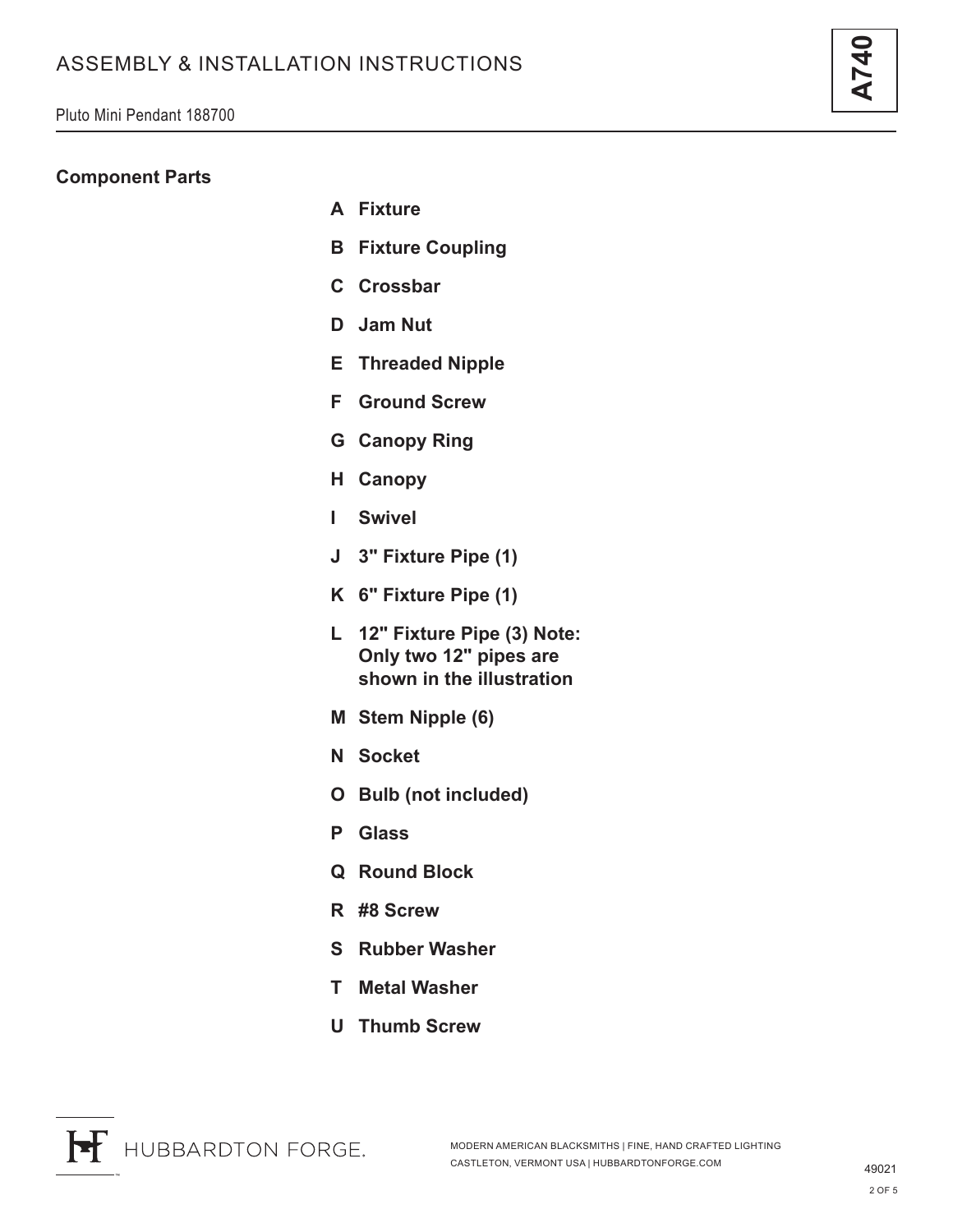### Pluto Mini Pendant 188700

**CAUTION:** *FAILURE TO INSTALL THIS FIXTURE PROPERLY MAY RESULT IN SERIOUS PERSONAL INJURY OR DEATH AND PROPERTY DAMAGE.* We recommend installation by a licensed electrician. This product must be installed in accordance with applicable installation code(s), by a person familiar with the construction and operation of the product and the hazards involved.\*

Caution: Do not exceed maximum wattage noted on fixture. Use only recommended bulbs with fixture.

Please Note: After installation extra hardware and accessories are possible due to our kits are used on multiple products and options.

### **To Install Fixture** *(Figure 1) on following page*

**CAUTION:** BE SURE POWER IS OFF AT THE MAIN BREAKER BOX PRIOR TO INSTALLATION.

- 1. Carefully unpack fixture (A) from the carton.
- 2. Thread jam nut (D) and crossbar (C) onto threaded nipple (E) with ground screw (F) facing towards swivel (I); leave both parts loose.
- 3. Using two machine screws (not provided), temporarily fasten crossbar (C) to the electric box.

**NOTE:** A NEW ELECTRIC BOX COMES WITH SCREWS. WHEN REPLACING A FIXTURE, RETAIN THE EXISTING SCREWS FOR USE WITH THE NEW FIXTURE.

- 4. Adjust the length of threaded nipple (E) in crossbar (C) so that canopy ring (G) will hold canopy (H) against the ceiling with no threads showing for best appearance. When the correct adjustment is established, tighten jam nut (D) against crossbar (C) to secure the adjustment.
- 5. Remove crossbar (C) from the electrical box and proceed with the assembly instructions.
- 6. Locate fixture pipes (J, K, L), fixture (A) and stem nipples (M). Nipples (M) can be found in the kit bag.
- 7. Provided are multiple fixture pipes in three different lengths. Choose the combination that will acheive the overall height desired. Refer to the table below to determine the pipes required to reach the desired overall height. Once you have determined the components necessary, feed the wires that exit fixture coupling (B) through the individual components and thread pipes and couplings together. Wires will slip easier through loose components than through pipes and couplings that are pre-assembled. Once wires are run, apply thread locking compound to all the connection points and assemble the pipes and nipples.

|                                     |                        | <b>Overall Height of Fixture</b> |          |    |                   |    |             |    |         |    |    |    |    |    |         |                     |       |
|-------------------------------------|------------------------|----------------------------------|----------|----|-------------------|----|-------------|----|---------|----|----|----|----|----|---------|---------------------|-------|
|                                     |                        | ᅩ                                | --<br>-- | 18 | $\mathbf{A}$<br>ᅩ | 24 | $\sim$<br>ı | 30 | 22<br>ت | 36 | 39 | 42 | 45 | 48 | ш.<br>ᆚ | . .<br>$\sim$<br>۔۔ | $- -$ |
| n<br>은.<br>$\overline{ }$<br>,<br>œ | Pipe (J)               |                                  |          |    |                   |    |             |    |         |    |    |    |    |    |         |                     |       |
|                                     | Pipe (K)               |                                  |          |    |                   |    |             |    |         |    |    |    |    |    |         |                     |       |
|                                     | $12"$ Pipe (Li $\cdot$ |                                  |          |    |                   |    |             |    |         |    |    |    |    |    |         |                     |       |

**NOTE:** APPLICATION OF THE THREAD LOCKING COMPOUND IS NECESSARY TO PREVENT THE PIPE FROM LOOSENING DURING REGULAR MAINTENANCE AND CLEANING OF THE FIXTURE. BE CERTAIN TO APPLY THE COMPOUND.

- 8. Carefully slide canopy ring (G) and canopy (H) over wires and fixture pipes (J, K, L) until they rest on fixture (A).
- 9. Slip wires from the fixture (A) through assembled swivel (I) and thread swivel onto final pipe. It may be neccesary to remove a nipple (M) for this to work on shorter overall fixture heights.
- 10. Refer to instructions on next page to continue installation.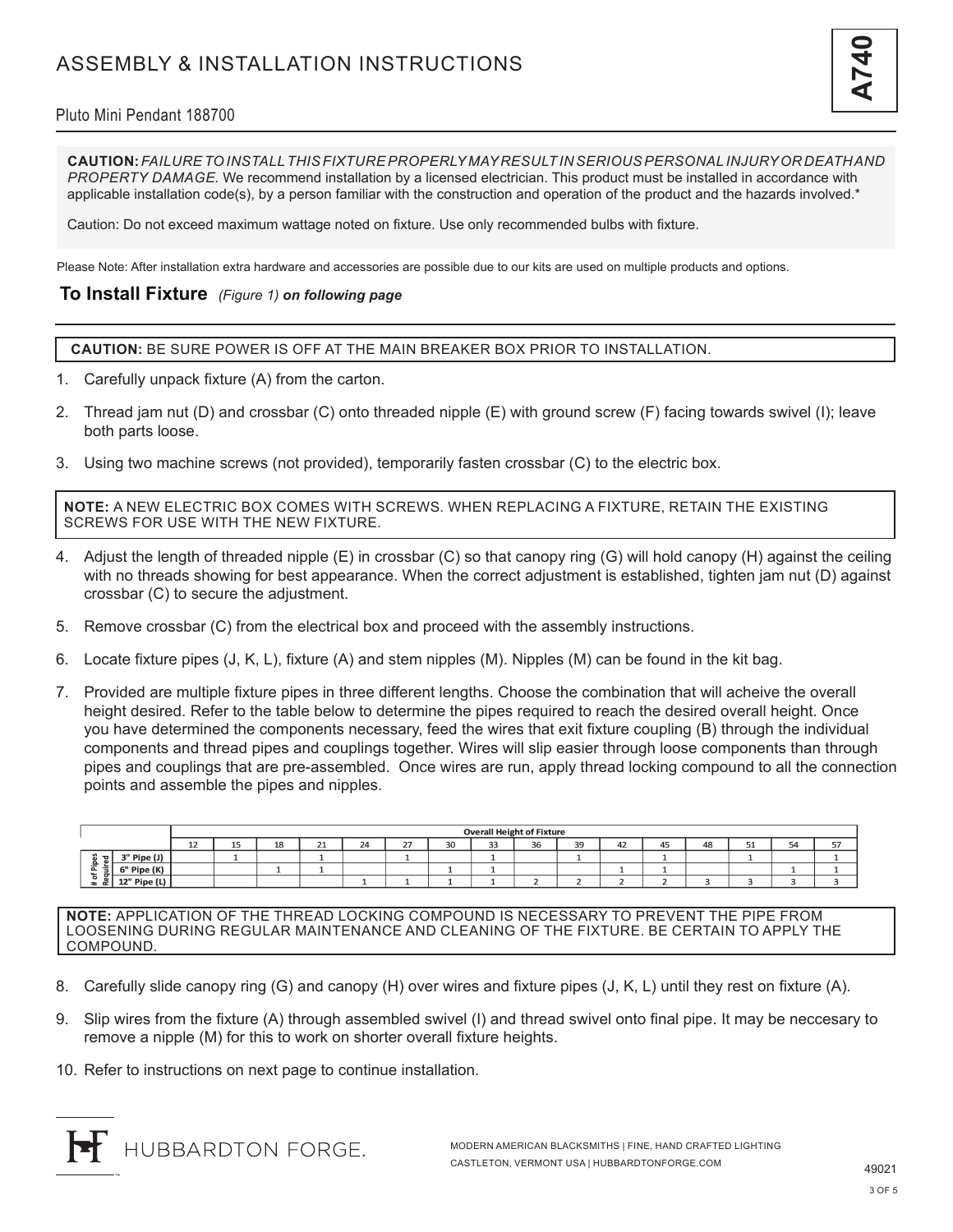## ASSEMBLY & INSTALLATION INSTRUCTIONS

**A740**

#### Pluto Mini Pendant 188700

- 11. Using two machine screws (not provided), fasten crossbar (C) to the electric box.
- 12. Using suitable wire connectors (not provided) connect fixture wires to supply (white/ribbed to white and black/smooth to black). Attach a pigtail lead to crossbar ground screw (F). Hold canopy (H) close, connect all ground wires (bare copper or green to bare copper or green).

**CAUTION:** MAKE SURE WIRE CONNECTORS ARE TWISTED ON SECURELY, AND NO BARE WIRE IS EXPOSED.

13. Slide canopy (H) against ceiling, and secure with canopy ring (G).

**CAUTION:** BE SURE NO WIRES ARE PINCHED BETWEEN CANOPY (H) AND THE CEILING.



*(Figure 1)*